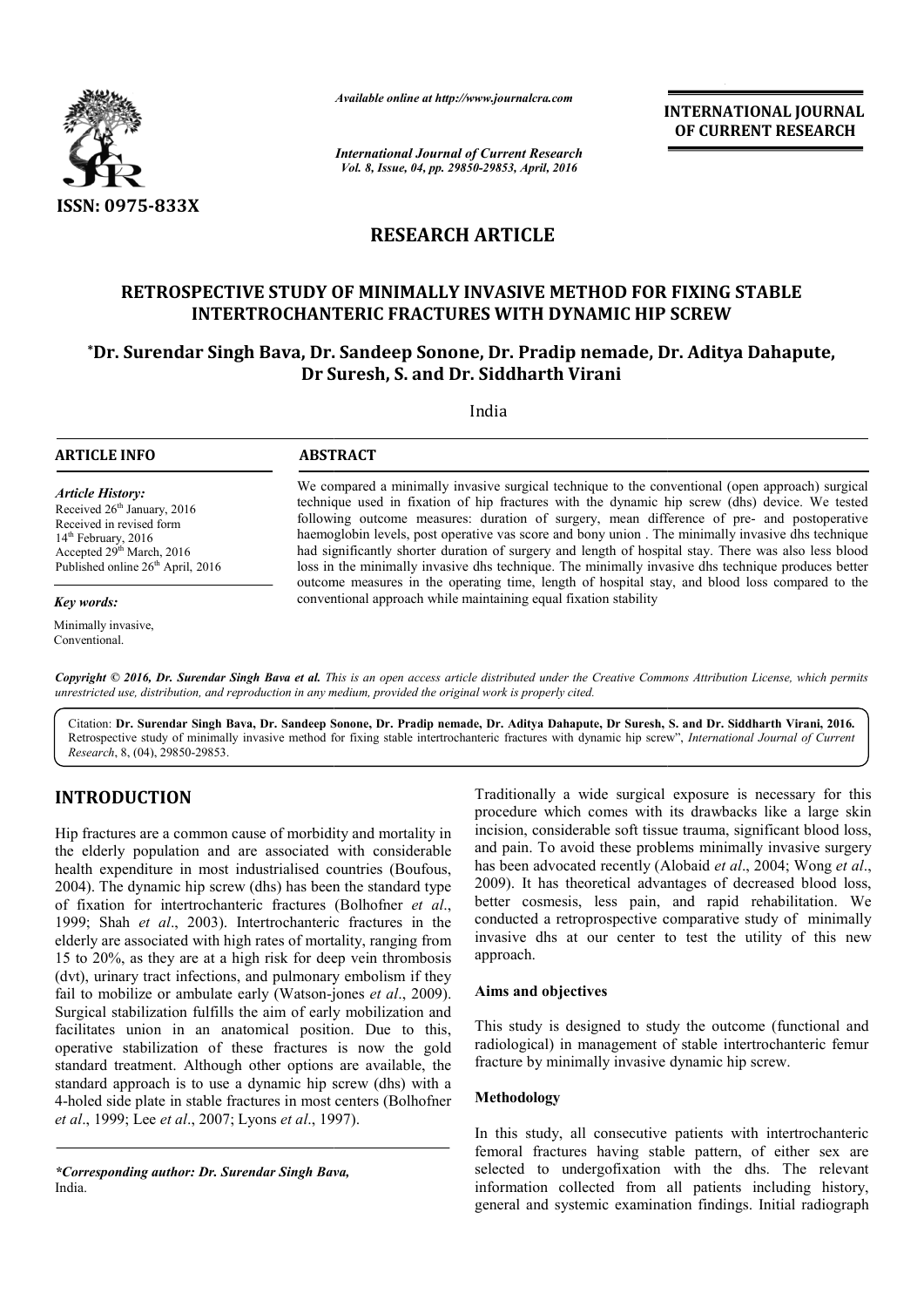of the hip joint are conducted besides routine pre anesthetic investigations. The patients are evaluated as per the history and mode of injury. Necessary radiological investigations and hematology profile is done on admission. The intraoperative parameters required for the study will be noted from operative records. The immediate post-operative x-rays and fall in hematocrit are evaluated from the records. All the cases were again evaluated through clinical and radiological methods at suture removal 6 weeks & 12 weeks for any morbidity and mortality and datas will be collected from follow up records. from the records.<br>clinical and radio<br>& 12 weeks for<br>e collected from f<br>collected from f<br>utive patients wife<br>stable pattern, on with dhs.<br>patients included<br>attern (31A1.1 to lure,<br>stable reduction u<br>d or pathological<br>e-oper

#### **Inclusion criteria**

In this study, all consecutive patients with intertrochanteric femoral fractures having stable pattern, of either sex were selected to undergo fixation with dhs.

Eligibility criteria for the patients included in the study are as follows:

- Patients with stable pattern (31A1.1 to 31A1.3) intertrochanteric fracture,
- Patients who attained stable reduction under anaesthesia

#### **Exclusion criteria**

- Patients with compound or pathological fractures.
- Patients admitted for re-operation.
- Patients whose reduction is not achieved after anaesthesia.
- Patients with old fracture.
- Patients with severe obesity(bmi more than 30).
- Patients with other fractures in same extremity.

#### **Description of procedures**

All patients are positioned supine on a fracture table. The unaffected lower limb is flexed and abducted to allow easy access for the image intensifier.

#### **Reduction**

The fracture is reduced by traction in neutral, slight internal rotation and checked by anteroposterior and lateral views on the image intensifier. All fractures are reduced by the closed method. The objective of reduction is to confer weight bearing stability and correct varus and rotational deformities. In stable fractures this is achieved by reduction of the calcar femorale. All patients in this study had adequate closed reduction (anatomical to 10° of valgus on antero-posterior radiograph and anatomical on lateral) prior to the start of surgery. The incision is placed under fluoroscopic guidance by (anatomical to  $10^{\circ}$  of valgus on antero-posterior radiograph<br>and anatomical on lateral) prior to the start of surgery. The<br>incision is placed under fluoroscopic guidance by<br>identification of the site on the hip that c position of the fractured neck of femur. The size of the incision is no longer than 5 cm. The iliotibial band and muscle are split in one incision with the scalpel blade. After the insertion of a guide wire, reaming is carried out through this incision. After this barrel plate was also introduced through the same incision, turning the barrel from 180° to 90° as shown in figure. The guide wire was then reintroduced through the side plate barrel and then rotated until the side plate lied suitably under the soft tissues. The guide wire was then passed through the lag screw

under c arm guidance. The barrel was then engaged in the lag screw and advanced in the conventional fashion. The side plate under c arm guidance. The barrel was then engaged in the lag<br>screw and advanced in the conventional fashion. The side plate<br>screws were then placed in the usual manner through side plate holes by retracting the skin and subcutaneous tissue with a right angled soft tissue retractor. A drain was used according to holes by retracting the skin and subcutaneous tissue with a right angled soft tissue retractor. A drain was used according to surgeon's preference. The deep layers and the skin incision were closed in the usual fashion.



**Technique of plate of plate insertion**



**Mini incision for guide wire entry**



**Insertion of guide wire with help of fluoroscopy**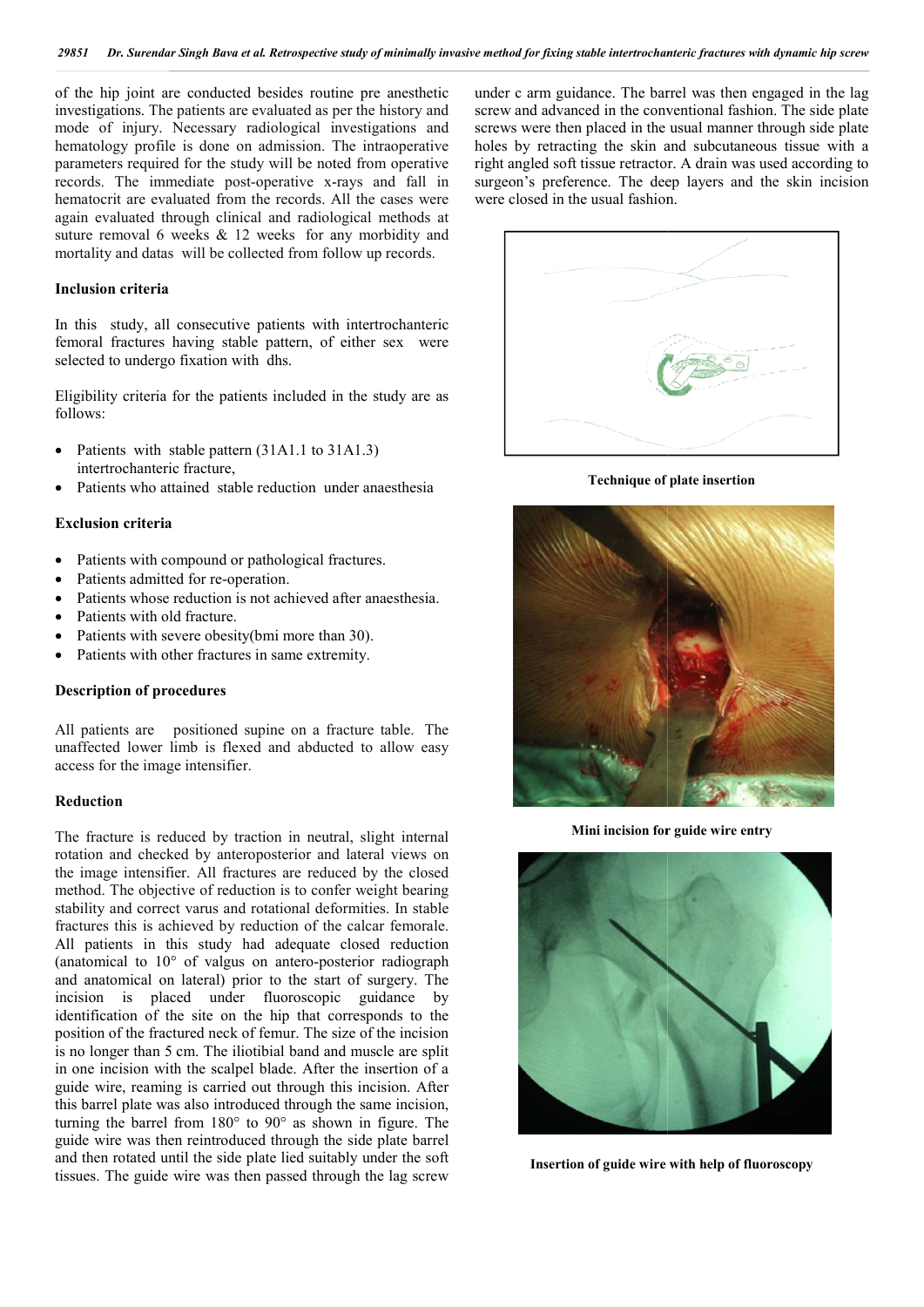

**Reaming with help of sleeve**

#### **Patient assessment and follow up**

Intraoperative parameters like total blood loss, surgical time and immediate post operative fall in hematocrit are noted from records. Radiographs were obtained on the first day, or immediately after surgery. Follow-up evaluations consisting of clinical examination, radiographs, are performed at suture removal, 6 weeks and 12 weeks and the datas are collected from follow up records.

#### **Observation and results**

| Age group (yrs) |                                 | $\frac{0}{0}$ |
|-----------------|---------------------------------|---------------|
| $\le$ /= 40     |                                 | 2.5%          |
| $41 - 60$       | 21                              | 52.5%         |
| 61-80           | 18                              | $45.0\%$      |
| Total           | 40                              | 100.0%        |
|                 | Mean age - $60.7 +/- 9.6$ years |               |

| Agewise distribution of study subject |  |
|---------------------------------------|--|
|                                       |  |

| Variable                  | Mean   | Min.  | Max.   |
|---------------------------|--------|-------|--------|
| Duration of surgery (hrs) | 11     | 0.42  | 2.1    |
| Fall in hct $(gm\%)$      | 119    | 0.48  | 2.00   |
| Blood loss (ml)           | 137.82 | 64 97 | 350.00 |

| <b>Pain score</b> |
|-------------------|
|                   |

| Pain score        |    | Mean | Sd   | P-value |
|-------------------|----|------|------|---------|
| At suture removal | 40 | 1.85 | 0.49 | < 0.001 |
| 6 weeks           | 40 | 1.03 | 0.49 |         |
| 12 weeks          | 40 | 0.69 | 0.47 |         |



#### **hospital- 6.3 days**

| Radiological signs of union |    |               |
|-----------------------------|----|---------------|
| Radiological signs of union |    | $\frac{0}{0}$ |
| At suture removal           |    | $0.0\%$       |
| 6 weeks                     | フフ | 55.0%         |
| 12 weeks                    | 40 | 100.0%        |

#### **DISCUSSION**

Mean stay at hospital<br>
Mean stay at hospital<br>
Mean stay at hospital<br>
Mean stay at hospital<br>
Mean stay at boxing readings of union<br>
A statute removal<br>
of weeks<br>
12 weeks<br>
12 weeks<br>
12 weeks<br>
12 weeks<br>
12 weeks<br>
12 weeks<br>
12 Intertrochanteric fractures are very common fractures Intertrochanteric fractures are very common fractures encountered in orthopaedic practice. Insertion of a conventional dynamic hip screw and barrel plate requires an incision of about 10 to 15 cm. This is associated with considerable tissue dissection and damage, along with excessive bleeding. Reduction in operative time and blood loss is desirable especially in the elderly demographic group in which these fractures are seen. These geriatric patients have a poor cardiopulmonary reserve and can easily undergo decompensation even with minimal blood loss. Lesser operative time also is associated with decreased exposure to the anaesthetic agents that might profound side effects in the geriatric age group. Minimally invasive surgery is associated with lesser surgical time, less hemorrhage and quicker surgery and therefore may be associated with better results. In the minimally invasive dynamic hip screw technique, a 3 3–5 cm incision is made, and the incision point is approximately 4 4 cm below the vastus lateralis ridge. Therefore, blood loss below the vastus lateralis ridge. Therefore, blood loss decreases due to less soft tissue dissection and less fracture exposure and because an incision is made in the safe vascular zone. Because decreased blood loss is thought to be an explanation of reduced cardiovascular complications, which decrease the need for blood transfusion, this may have great clinical significance. conventional dynamic hip screw and barrel plate requires an incision of about 10 to 15 cm. This is associated with considerable tissue dissection and damage, along with excessive bleeding. Reduction in operative time and b sure and because an incision is made in the safe vascular.<br>Because decreased blood loss is thought to be an anation of reduced cardiovascular complications, which prospective freed for blood transfusion, this may have grea

In a prospective study by zhang  $et$  al. surgical incision length averaged  $(8.0+)/1.2)$  cm, peri-operative bleeding averaged  $(150.0+/6.4)$  ml, time from extending the incision in the  $(150.0+/6.4)$  ml, time from extending the incision in the operation to close incision averaged  $(22.0+/1.3)$  min, 1 case had postoperative rupture of the external wall, and 3 cases had tension screw cut out in the femoral head,4 cases had excessive shrink back. The mean blood loss in our group using the minimally invasive technique was about 138 ml with a standard deviation of 65 ml. The mean fall in hematoctit was 1.19 gm% with a standard deviation of 0.63GM%. The mean duration of the surgery was 1.1 hours. In a prospective study by Yih Shiunn Lee (Yih-Shiunn Lee *et al* ., 2007) patients were divided into 2 groups i.e. minimally invasive (MIDHS)and conventional (CDHS) method for fixation. All fractures healed within six months. Differences in healing time between the two groups were not significant  $(p=0.38)$ . All the fractures in the MIDHS group and the CDHS group had adequate r The adequate reduction rates showed no difference  $(p=1.0)$ between the two groups. Differences in the rate of adequate screw position, surgery time between the two groups were not significant (p=0.69). The average incision length showed significantly smaller ( $p$ < 0.001) in the MIDHS group (3.0 $\pm$ 0.21 cm) when compared to the CDHS group  $(9.5\pm2.61$  cm). The average haemoglobin level drop showed significantly less  $(P< 0.001)$  in the MIDHS group  $(13.8\pm1.9 \text{ g/L})$  when compared to the CDHS group  $(24.2\pm3.6 \text{ g/L})$ . The blood transfusion rate was significantly higher in conventional group, with longer stoperative rupture of the external wall, and 3 cases had screw cut out in the femoral head,4 cases had excessive back. The mean blood loss in our group using the ally invasive technique was about 138 ml with a standard on six months. Differences in healing time between the two were not significant ( $p=0.38$ ). All the fractures in the S group and the CDHS group had adequate reduction. screw position, surgery time between the two groups were not significantly smaller ( $p<0.001$ ) in the MIDHS group (3.0±0.21 cm) when compared to the CDHS group (9.5±2.61 cm). The average haemoglobin level drop showed sign